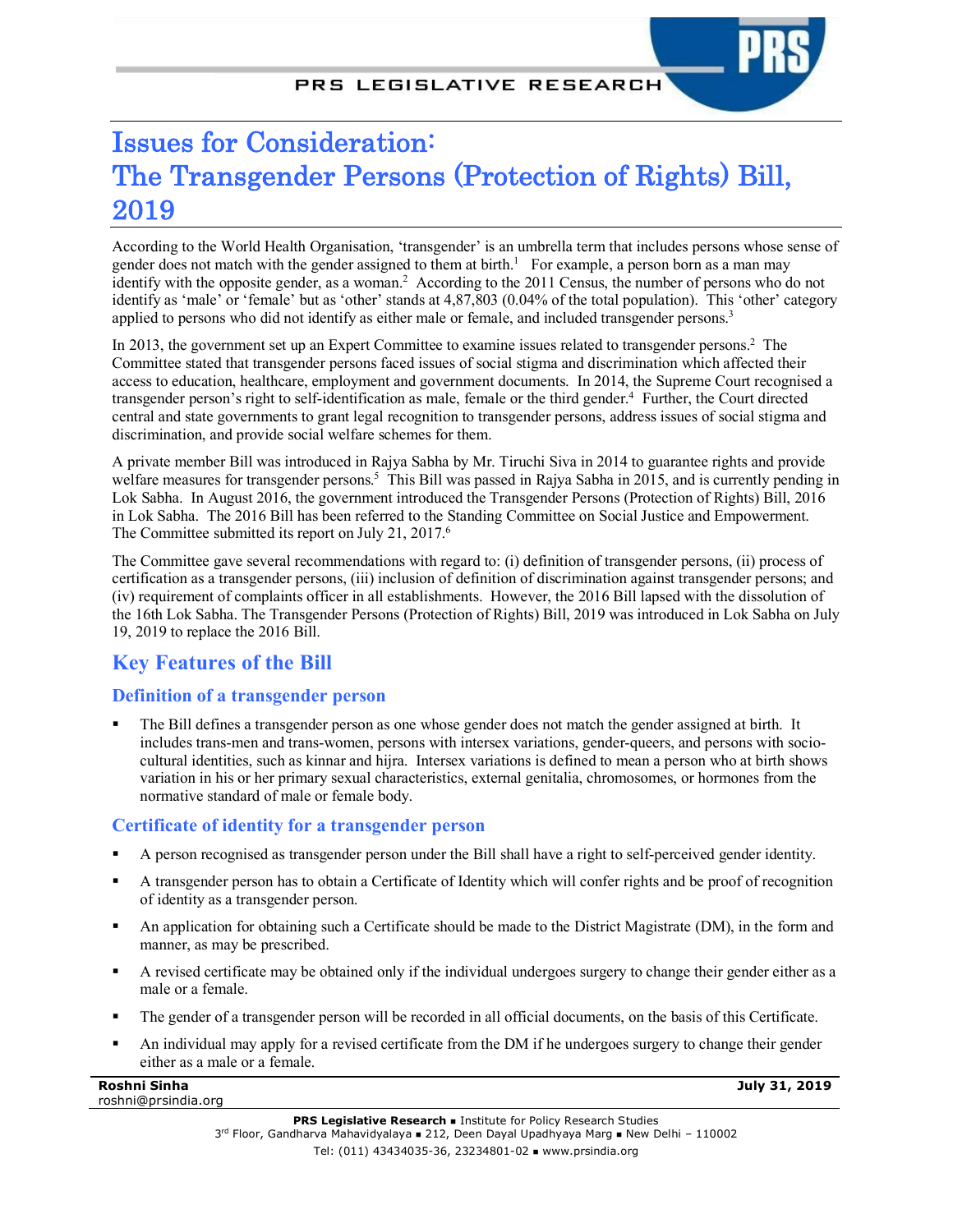## **Prohibition against discrimination against transgender persons**

- The Bill prohibits discrimination against a transgender person, including unfair treatment or denial of service in relation to: (i) education; (ii) employment; (iii) healthcare; (iv) access to public goods and facilities; (v) right to movement; (vi) right to rent or own property; (vii) opportunity to hold public or private office; and (viii) access to a government or private establishment which has custody of a transgender person.
- § All public and private establishments are prohibited from discriminating against a transgender person in employment matters, including recruitment and promotion. Every establishment is required to designate a person to be a complaint officer to deal with complaints in relation to the Bill.

### **Benefits related to employment, health and education**

- The central or state governments shall provide welfare schemes and programmes to facilitate and support livelihood for transgender persons. This will include vocational training and self-employment.
- The central and state governments shall take steps to provide healthcare facilities to transgender persons including: (i) separate HIV surveillance centers; (ii) sex reassignment surgery and hormonal therapy counselling; (iii) review of medical curriculum; and (iv) a comprehensive insurance scheme.
- Educational institutions shall provide inclusive education and opportunities for sports, recreation and leisure activities to transgender persons.

## **National Council for Transgender persons**

- § A National Council for Transgender (NCT) persons will be set up to advise the central government on policies, and legislation related to transgender persons. It will also monitor and evaluate such policies.
- The NCT will consist of representatives from (i) ministries such as social justice and empowerment, health, minority affairs; (ii) NITI Aayog; (iii) National Human Rights Commission and National Commission for Women; (iv) state governments; (v) nominated members from the transgender community; and (vi) experts from non-governmental organisations.

#### **Offences and Penalties**

- The Bill specifies the following offences: (i) compelling transgender persons to do forced or bonded labour (excluding compulsory government service for public purposes); (ii) denial of use of a public place; (iii) removal from household, village or other place of residence; and (iv) physical, sexual, verbal, emotional or economic abuse.
- These offences will attract imprisonment between six months and two years, and a fine.

# **Issues to consider**

# **Recognition of transgender identity**

#### **Self-determination of identity** *vs***. verification of eligibility for entitlements**

The Supreme Court has held that the self determination of one's gender is part of the fundamental right to dignity, freedom and personal autonomy guaranteed under Article 21 of the Constitution. 4 Further, the Court upheld the right of transgender persons to determine their self-identified gender as a man, woman or as third gender. This would protect their right to live with dignity and respect. Clauses 3, 8-15

In addition, the Court directed the central and state governments to provide reservations in educational institutions and public offices, and social welfare schemes for transgender persons. In this regard, it could be argued that there must be objective criteria to verify the eligibility of applicants to receive benefits targeted for transgender persons. If self-determination of one's gender identity were to be the sole criterion to receive benefits, it could be misused by others to claim such benefits.

The Bill creates provisions to protect transgender persons from discrimination, and provide welfare schemes in relation to health, education and employment. In doing so, the Bill provides for both – self-perceived gender identity, and a screening process – to recognise the identity of transgender persons. This leads to the issue discussed below.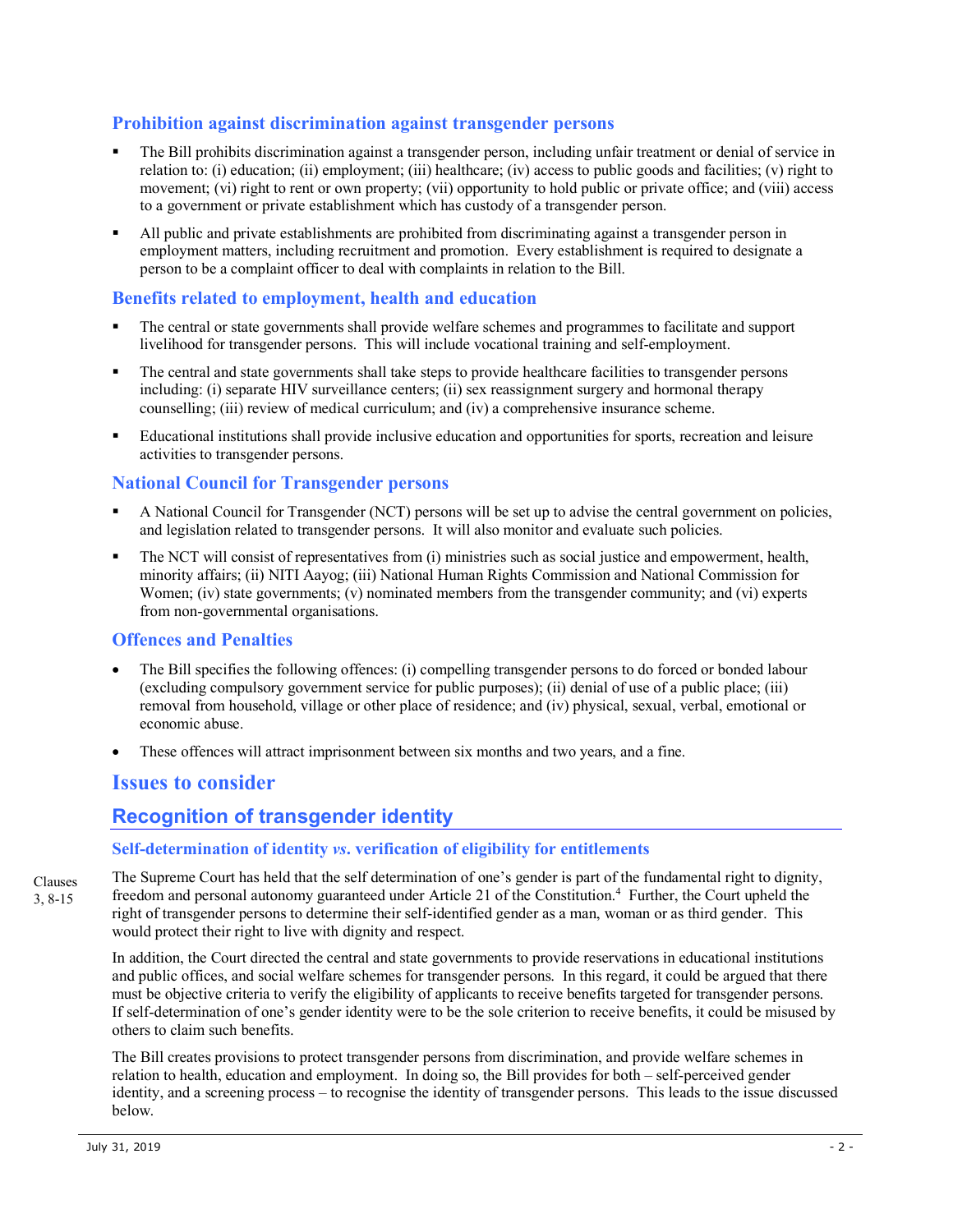#### **The meaning and implication of the term 'self-perceived gender identity' is unclear**

Clauses 4-6

The Bill states that a person will be recognised as 'transgender' on the basis of a Certificate of Identity issued by a District Magistrate. Such a Certificate will be proof of identity as 'transgender' and confer rights under the Bill. However, the Bill also states that a person who is recognised as 'transgender' shall have the right to 'self-perceived' gender identity. Given that there is a requirement of a Certificate of Identity under the Bill, it is unclear what the term 'self-perceived' gender identity entails and how it will be enforced.

Note that, if a transgender person is denied a Certificate of Identity, the Bill does not provide a mechanism for appeal or review of such decision of the District Magistrate.

#### **The Bill does not follow the Standing Committee's recommendation on a Screening Committee**

Clause 6

The Bill states that a person will be recognised as 'transgender' on the basis of a Certificate of Identity issued by a District Magistrate. Note that the Transgender Persons (Protection of Rights) Bill, 2016 provided that a person will be issued a Certificate of Identity as a 'transgender' by the District Magistrate based on the recommendations of a District Screening Committee. The District Screening Committee consisted of a: (i) Chief Medical Officer; (ii) District Social Welfare Officer; (iii) psychologist or psychiatrist; (iv) representative of the transgender community; and (v) government officer. The 2019 Bill removes this provision.

The Standing Committee, which examined the 2016 Bill, noted that the role of Screening Committee is critical in declaring a person as transgender.<sup>6</sup> It further emphasised on the importance of the role of the Chief Medical Officer to check any potential misuse of the certificate, and recommended that the role of the Chief Medical Officer should be clearly defined in the Bill. However, the 2019 Bill removes the provisions for a District Screening Committee and leaves the power to issue the Certificate with the District Magistrate, based on procedure notified through rules.

# **Transgender persons and their status under existing laws**

Currently several criminal and civil laws recognise two categories of gender i.e. man and woman. These include laws such as Indian Penal Code (IPC), 1860, National Rural Employment Guarantee Act, 2005 and Hindu Succession Act, 1956 which contain some gender specific provisions. The Bill recognises a third gender i.e. 'transgender'. However, the Bill does not clarify how the above mentioned laws will apply to transgender persons. Table 2 below lists some legal provisions that are gender specific in their application. Clauses 18, 20

> Note that the penalties for similar offences may vary because of the application of different laws, based on gender identity. For example, under the IPC, sexual offences related to women attract a higher penalty (up to life imprisonment) than that specified for sexual abuse under the Bill (up to two years).<sup>7</sup>

| Legislation                                                                                      | Gender specific provision                                                                    |  |
|--------------------------------------------------------------------------------------------------|----------------------------------------------------------------------------------------------|--|
|                                                                                                  | <b>Criminal laws</b>                                                                         |  |
| Indian Penal Code, 1860                                                                          | • Punishment for assault on a woman with intent to outrage her modesty;                      |  |
|                                                                                                  | • Punishment for selling female minors for purposes of prostitution;                         |  |
|                                                                                                  | • Rape as an act committed by a man on a woman;                                              |  |
|                                                                                                  | Word, gesture or act intended to insult the modesty of a woman;                              |  |
|                                                                                                  | . Husband or relative of husband of a woman subjecting her to cruelty;                       |  |
|                                                                                                  | . Dowry death, where death of a woman caused due to cruelty by husband or his relatives.     |  |
| Code of Criminal Procedure, 1973                                                                 | A female under arrest can be searched only by another female with strict regard to decency;  |  |
|                                                                                                  | Grants the power to compel restoration of the liberty of unlawfully detained females;        |  |
|                                                                                                  | • Requires the medical examination of a victim of rape, who should be a woman.               |  |
| Indecent Representation of Women<br>(Prohibition) Act, 1986                                      | • Prohibits the indecent representation of women in various forms of publications.           |  |
| Protection of Women from Domestic<br>Violence Act, 2005                                          | • Grants protection to a woman in a domestic relationship and who alleges domestic violence. |  |
| <b>Civil laws</b>                                                                                |                                                                                              |  |
| The Sexual Harassment of Women At<br>Workplace (Prevention, Prohibition,<br>Redressal) Act, 2013 | • Provides protection against the sexual harassment of women at the workplace.               |  |
| Hindu Marriage Act, 1955                                                                         | Recognises marriage between a man and a woman.                                               |  |
| The Special Marriage Act, 1954                                                                   | Recognises marriage between a man and a woman.                                               |  |

| Table 1: Gender specific laws and procedures in India |
|-------------------------------------------------------|
|-------------------------------------------------------|